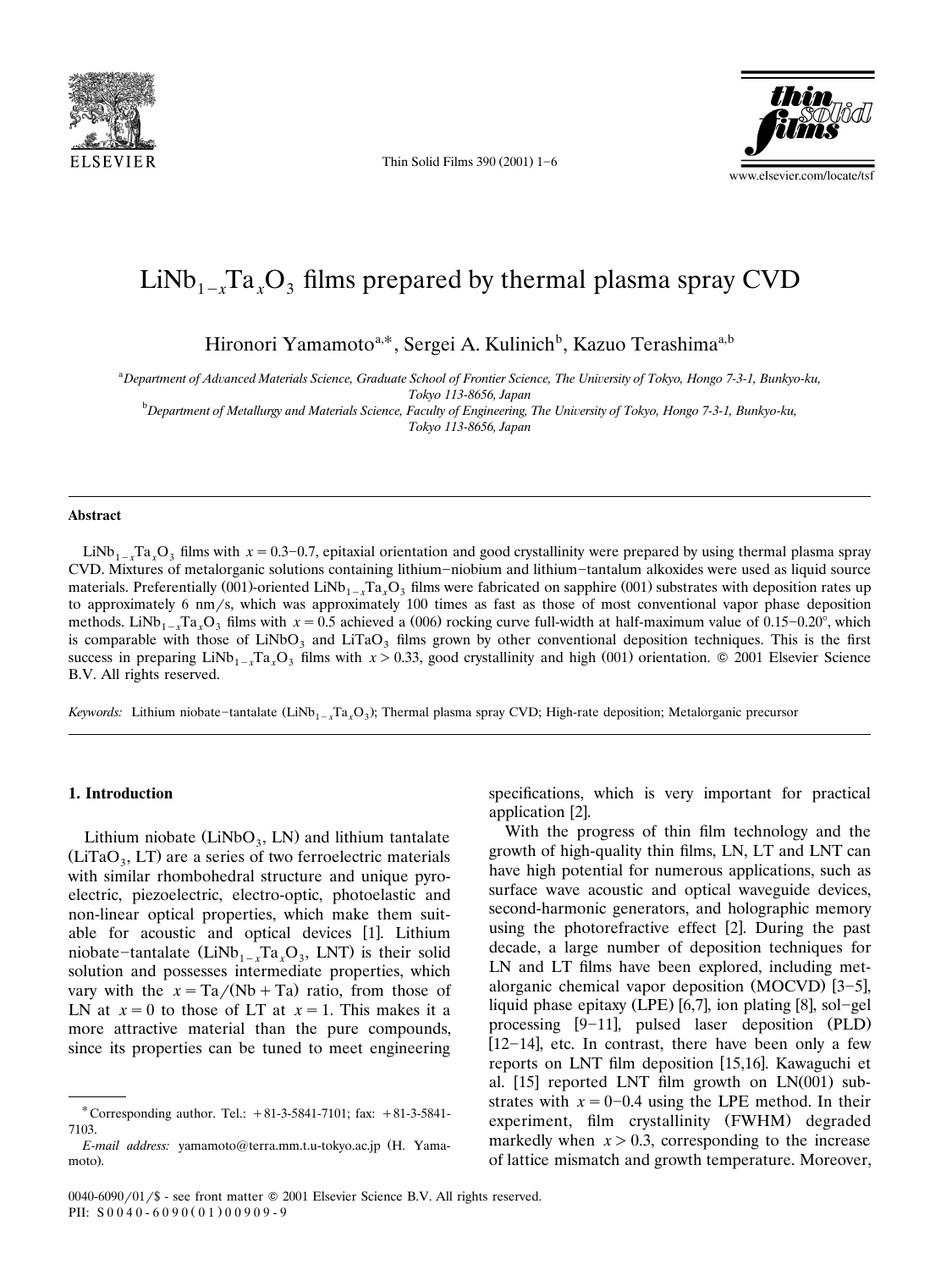Cheng et al. [16] prepared highly *c*-oriented LNT films with  $x < 0.33$  on Si(111) substrates using the sol-gel technique. They also found that the degree of orientation was relatively low when  $0.5 < x < 1$ .

Recently, Yamaguchi et al. [17] demonstrated the effectiveness of the thermal plasma spray (TPS) CVD method for high-rate and large-area deposition of LN films on  $(110)$  sapphire substrates. Due to its high reactivity and particle density, high growth rate and easy compositional control by using liquid initial material, TPS CVD can be an advantageous technique for the deposition of various multi-component films [17,18]. In our previous study, we also applied this method to the high-rate (up to  $1.2 \text{ nm/s}$ ) deposition of LNT films with  $x = 0.4 - 0.5$  on sapphire (001) [19]. The aim of this work was to study the synthesis of *c*-axis oriented LNT films within wider range of  $x(0.3-0.7)$  and at various growth rates up to approximately  $8 \text{ nm/s}$ .

#### **2. Experimental procedures**

#### *2.1. Starting materials*

As mentioned in our previous work [19], various mixtures of liquid lithium-niobium and lithium-tantalum alkoxide metalorganic solutions commercially available for dip coating  $[LiNb(OR)_6]$  and  $LiTa(OR)_6$  in 3-methylbutyl acetate as a solvent, Kojundo Chemical Lab. Co., Japan were used as liquid precursors. The concentration of metals (Li and Nb or Li and Ta) in individual precursor solutions, which were then mixed in appropriate ratios, corresponded to 3 wt.% LiNbO<sub>3</sub> and 3 wt.% LiTaO<sub>3</sub>, respectively. In this study, mixtures with molar Nb/Ta ratios of 3:7, 4:6, 5:5, 6:4 and 7:3 were used as initial materials.

As-received optically polished sapphire (001) singlecrystal plates  $(10 \times 10 \times 0.5 \text{ mm} \text{ in size, Earth Chemi-}$ cals Ltd., Japan) were used as substrates. Prior to film growth, they were ultrasonically cleaned and rinsed with acetone and ethanol.

#### *2.2. Experimental setup*

Fig. 1 shows a schematic diagram of the experimental setup for TPS CVD, which is almost the same as the thermal plasma flash evaporation apparatus described previously [20,21], except for the liquid raw material feeding system, additional substrate vacuum pump for holding the substrate and an induction coil to initiate plasma generation. The system consists essentially of three parts:  $(1)$  a radio-frequency  $(RF)$  thermal plasma reactor; (2) a liquid metalorganic precursor feeding system; and (3) a water-cooled stainless-steel substrate holder with an optical fiber for a direct temperature measurement in real time. In contrast to previous work



Fig. 1. Experimental setup.

by Yamaguchi et al. [17], in the present setup, a plasma torch was set at the bottom of the chamber, and consequently the plasma was blown upward to prevent large droplets of the liquid raw material from falling down. The substrate temperature was measured by detecting infrared radiation from the reverse side of the substrate through an optical fiber, which made it possible to monitor the substrate temperature directly in real time.

The liquid precursors containing metalorganic compounds were introduced as a mist into the oxygen-argon plasma through the stainless-steel probe tube. Once in the plasma, the liquid precursors were evaporated, decomposed, and reacted in the boundary layer over the substrate to form LNT deposit. A summary of the experimental conditions is presented in Table 1.

## *2.3. Analyses*

The crystallinity, phase and orientation of the films were determined by X-ray diffraction (XRD) using  $\theta$ -2 $\theta$  and  $\theta$  scans. The relationship between crystal axes of films and in-plane vectors of sapphire was analyzed based on an X-ray pole measurement. Film thickness and surface morphology were examined by

Table 1 Summary of experimental conditions

| $42 - 53$ kW        |
|---------------------|
| $150$ torr          |
| 45.01/min           |
| 3.01/min            |
| 3.61/min            |
| 5.01/min            |
| $0.5 - 10.0$ ml/min |
| $630 - 660$ °C      |
| 370 mm              |
| $20 - 300$ s        |
|                     |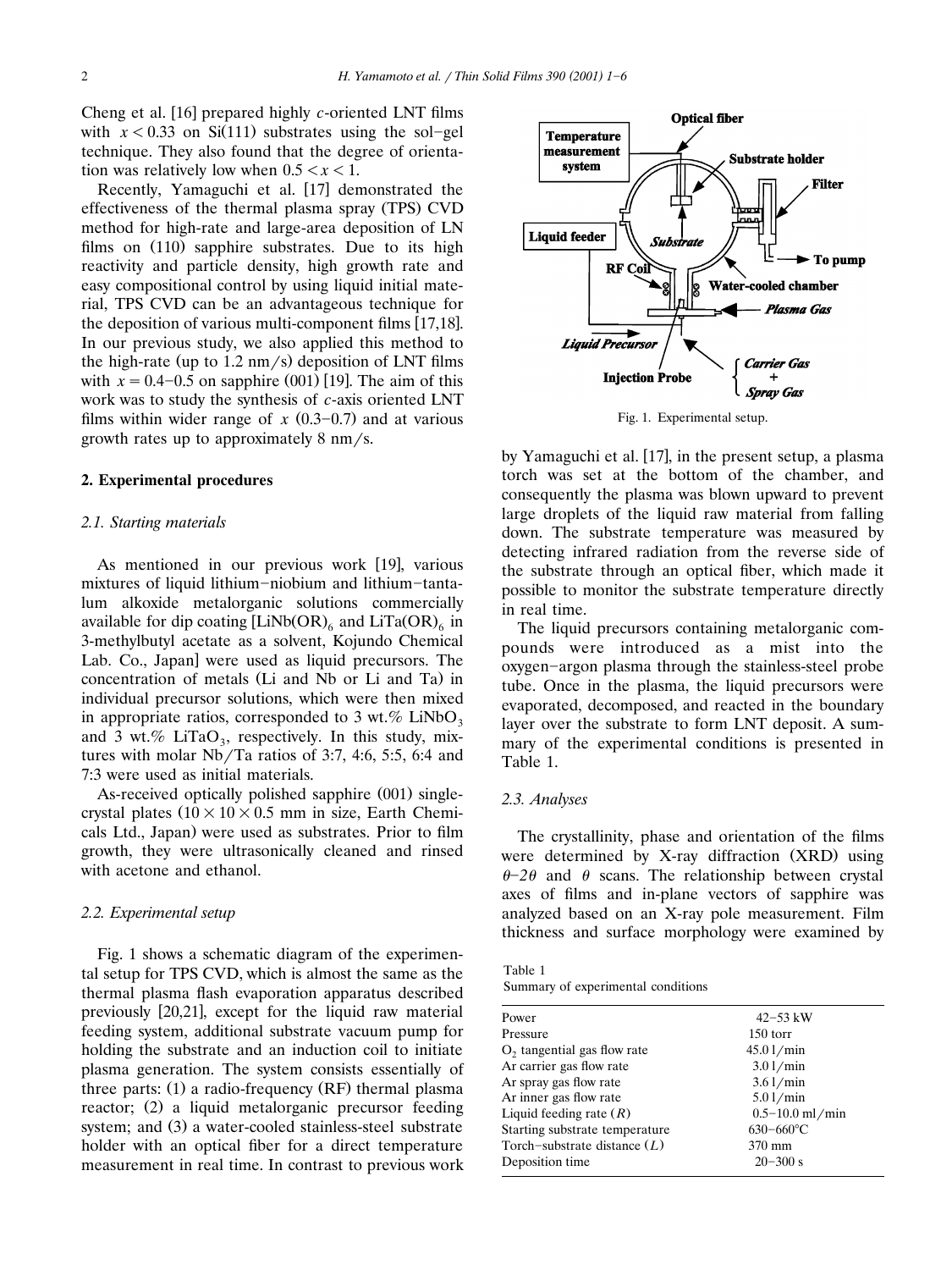

Fig. 2. Variation of the  $x = Ta/(Nb + Ta)$  ratio in film as a function of the initial  $x = \frac{Ta}{Nb + Ta}$  ratio in liquid source. Variation of the hexagonal unit cell *c*-parameter is also indicated.

scanning electron microscopy (SEM). The composition of the films was analyzed by inductively-coupled plasma atomic emission spectroscopy (ICP-AES) after the samples had been completely dissolved in HF and  $H_2SO_4$ .

## **3. Results and discussion**

# *3.1. Compositional* -*ariation*

Fig. 2 shows the variation of film composition with source composition. These data were obtained by the ICP-AES method. As shown in Fig. 2, the Ta content ratio in the films,  $x = Ta/(Nb + Ta)$ , increased linearly with increasing initial Ta content in the source material and was very close to the latter. This means that the film composition can be precisely controlled by varying the initial liquid precursor composition.

The *c* parameters for the LNT films with various Ta content ratios calculated from the XRD patterns are also indicated in Fig. 2; the data for several LN films (LNT with  $x=0$ ) deposited under similar conditions are presented. These results are in good agreement with those of ICP-AES measurement, since a more Ta-rich material should show a smaller *c* parameter. According to The Joint Committee on Powder Diffraction Standard (JCPDS, PDF Nos. 20-631, 38-1252 and 29-836) data for bulk materials, this parameter decreases from 1.3862 nm for LN to 1.3815 nm for LNT with  $x = 0.5$  to 1.3755 nm for LT. Somewhat smaller *c* lattice parameters of LNT films compared with those of bulk materials are believed to be due to the planar tensile stress of the  $(001)$  plane. This stress results from a large lattice mismatch and a large difference between the thermal expansion coefficients of LNT and sapphire. As demonstrated by Veignant et al. [12], the above mismatch parameter between LN film and the sapphire  $(001)$  substrate is 7.7% at room temperature and goes up to  $8.6\%$  at the  $T_{\text{sub}} = 750^{\circ}\text{C}$ ; this must also be true for LNT films.

#### *3.2. Orientation and crystallinity*

Because of its anisotropic electro-optic properties, the control of LNT film orientation is very important. The *c*-axis-oriented LNT films possess a single coefficient element, such as non-linear and piezoelectric  $(d_{33})$ , electro-optic  $(\gamma_{33})$ , permittivity  $(\varepsilon_{33})$ , and refractive index  $(n_{33})$ , which are essential for integrated optics applications [1,16].

According to Hu et al. [14], a convenient parameter for describing the degree of *c*-axis orientation of the LNT films can be defined as

$$
f = \frac{I_r(006) - I_r^{\text{power}}(006)}{1 - I_r^{\text{power}}(006)},
$$

where relative intensity  $I_r(006)$  is the intensity of the  $(006)$  peak normalized by the intensity sum of all the peaks of LNT between  $2\theta = 20-60^{\circ}$ . For randomly oriented polycrystalline films, as in the case of powders, the degree of *c*-axis orientation  $(f)$  is equal to 0; for completely *c*-axis oriented LNT films,  $f = 1$ ; and for partially *c*-axis oriented films, *f* falls between zero and one  $[14,16]$ . Fig. 3 shows diffraction patterns from two LNT films  $(x = 0.5)$  with almost perfect and high *c*-axis orientations,  $f = 0.995$  and  $f = 0.932$ , respectively. These films were deposited under similar conditions, except for liquid feeding rate *R*, and have a similar thickness of approximately 160 nm, but their degrees of *c*-axis orientation are slightly different due to the growth rate effect described below. Also, the XRD patterns in Fig. 3 indicate that all LNT films grown in this study under various conditions of  $T_{\text{sub}}$  and *R* were generally single-phase samples.

Since the substrate temperature  $(T_{sub})$  and the liquid feeding rate  $(R)$  are crucial parameters in thin film fabrication, an experimental investigation on the effects of  $T_{\text{sub}}$  and *R* on the film orientation and crystallinity is of prime importance. In our experiment, initial  $T_{\text{sub}}$  was approximately 30–70°C lower than deposition  $T_{\text{sub}}$ . This was due to additional substrate heating by the chemical energy of oxidation after the liquid metalorganic precursor had been injected into the plasma.

Fig. 4a shows the degree of *c*-axis orientation as a function of the starting (injection)  $T_{\text{sub}}$  for the series of 150–170-nm thick LNT films with  $x=0.5$  deposited using  $R = 1.0$  ml/min. As this temperature rises to over 650°C, the orientation degree  $(f)$  gradually decreases. Fig. 4b shows the  $f$  and the  $(006)$  rocking curve FWHM value as functions of liquid feeding rate *R* for the LNT 150-170-nm thick films  $(x = 0.5)$  deposited using the same starting  $T_{\text{sub}}$  of 650°C. As *R* increases, *f* approaches 1 and the rocking curve FWHM value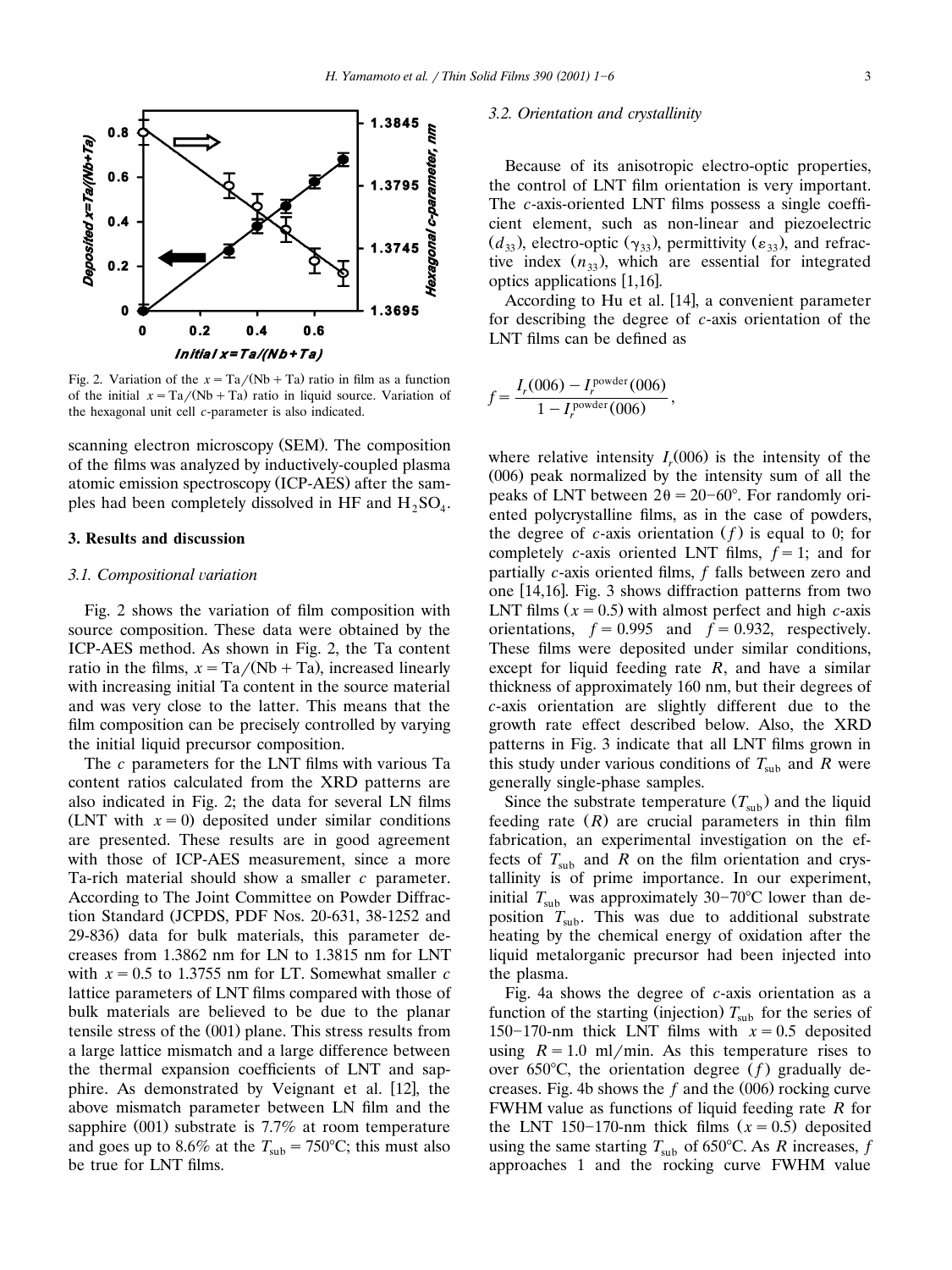

Fig. 3. XRD patterns of LNT films  $(x = 0.5, 160$  nm thick) with (a)  $f = 0.995$  and (b)  $f = 0.932$  prepared at  $R = 6.0$  and 10.0 ml/min, respectively. Subscripts 'f' and 's' denote film and substrate peaks, respectively.

decreases, reaching a value of the order of  $0.15-0.20^{\circ}$ at  $R = 4.0 - 8.0$  ml/min. Both temperature and feeding rate effects on the LN film orientation and crystallinity were reported by Lee and Feigelson and can be explained in terms of surface free-energy anisotropy [4]. When  $T_{sub}$  increases, adspecies can attain sufficient surface mobility to arrange themselves into grains with the lowest surface energy  $(012)$  planes parallel to the substrate surface. This can be suppressed by using an increased growth rate, since in such a case the adspecies cannot diffuse farther along the growth interface and cannot form energetically more favorable sites with reduced surface energy. Thus, at a faster growth rate (higher  $R$ ) the  $c$ -axis texturing is improved, which results in better crystalline alignment of the films [4]. Some decrease in the LNT film crystallinity and orientation at  $R > 8.0$  ml/min can be attributed to the occurrence of gas phase nucleation at higher feeding rates and subsequent polycrystalline film formation. This is in agreement with Fig. 3, where the sample deposited at  $R = 10.0$  ml/min exhibits some fraction of grains with  $(110)$  and  $(104)$  orientations, whereas the sample deposited at  $R = 6.0$  ml/min has almost perfect  $(001)$  orientation.

The epitaxial properties of the LNT film  $(x = 0.5)$ grown at  $R = 1.0$  ml/min for 5 min with starting  $T_{sub}$ 

640°C and deposition  $T_{\text{sub}} = 705$ °C are shown in Fig. 5. There are two groups of  $LNT(012)$  poles, each of them having three-fold symmetry. The relative intensity ratio between these two groups was determined from the (208) plane  $\phi$ -scan and was less than 1:10. This suggests that the *c*-axis-oriented LNT film was grown with epitaxial orientation, however, there are less than 9% of twinned grains which are rotated by  $60^\circ$  around the film normal. As demonstrated in our previous work [19], the number of 60°-rotated grains could be reduced by using a higher deposition  $T_{\text{sub}}$ .

While in previous studies  $[15,16]$  serious degradation of LNT film crystallinity and orientation occurred when  $x > 0.33$ , in the present experiment, we did not observe any obvious worsening of the film quality, and highly *c*-axis-oriented 150-400-nm thick LNT films with FWHM values of approximately  $0.15-0.35^{\circ}$  could be







Fig. 4. The change of LNT  $(x = 0.5)$  150–170-nm thick film degree of orientation as a function of (a) the starting  $T_{sub}$  and (b) liquid feeding rate R at the starting  $T_{\text{sub}} = 650^{\circ}$ C (the change of rocking curve FWHM value for the same films is also shown).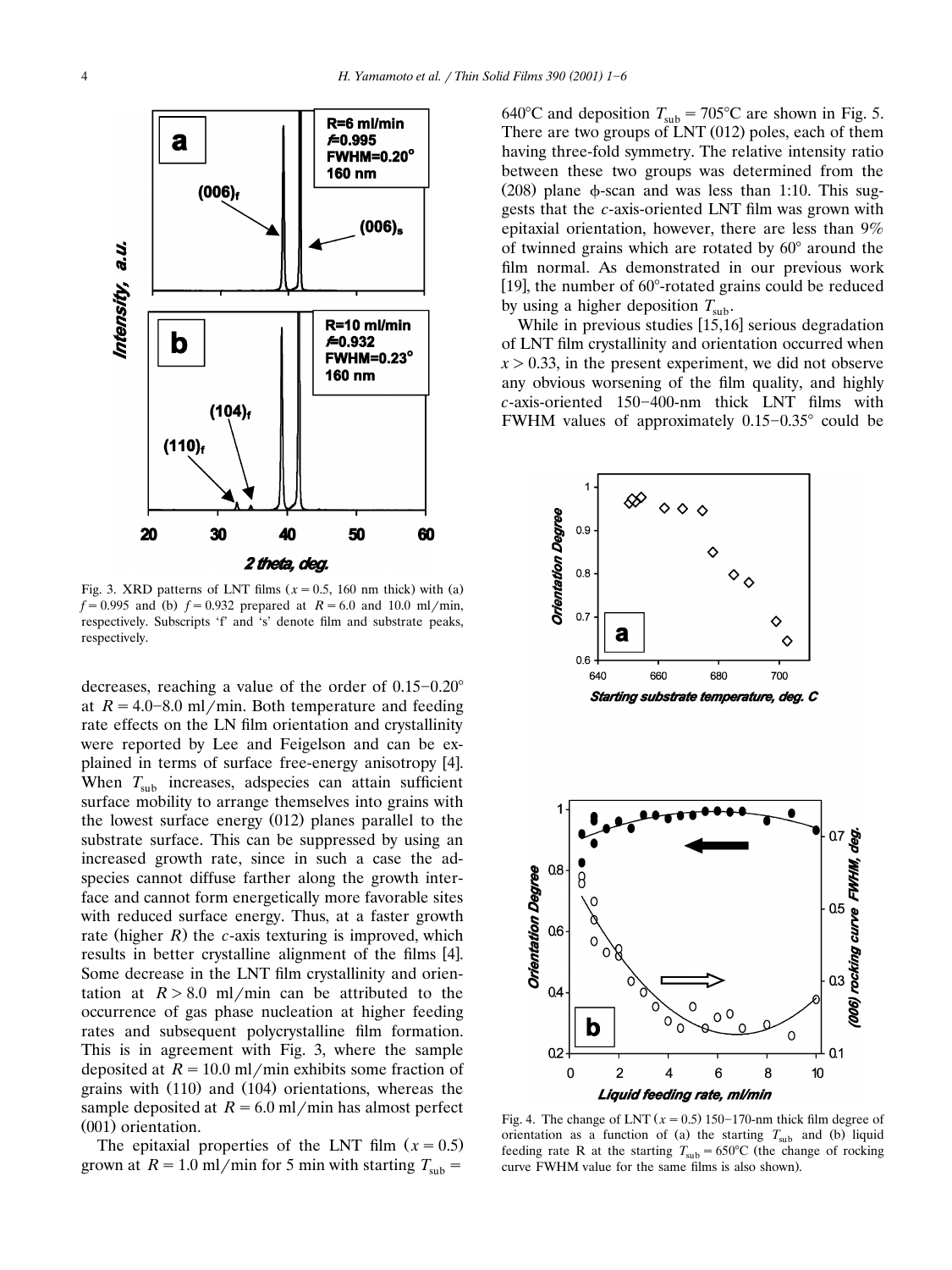

Fig. 5. Pole figure of 240-nm thick LNT film with  $x = 0.5$ , where normals of the (012) planes of LNT and sapphire substrate are indicated. From the  $(208)$  plane  $\phi$ -scan, the ratio of weak intensity LNT group to strong intensity LNT group is less than 1:10.

deposited throughout the entire Ta composition range investigated.

## *3.3. Film thickness and morphology*

For LNT films (Fig. 4b) deposited with various liquid feeding rate *R*, the growth rate estimated from crosssectional SEM images reached the value of  $6-8$  nm/s at  $R = 8-10$  ml/min. When optimal  $R = 4-8$  ml/min was applied, it was estimated to be approximately  $4-6$ nm/s. The latter value  $(4-6 \text{ nm/s})$  was approximately 100 times as fast as those of most conventional vapor phase deposition methods  $(0.003 - 0.08 \text{ nm/s}$  for MOCVD  $[3-5]$ , 0.04 nm/s for ion plating  $[8]$  and 0.17  $nm/s$  for PLD [12]).

 $LiNb_{1-x}Ta_xO_3$  films with thicknesses of at least 400 nm and rocking curve FWHM values of  $0.15-0.35^{\circ}$ could be obtained throughout the entire compositional range studied,  $0.3 < x < 0.7$ . As mentioned above, film growth was accompanied by an increase of  $T_{sub}$  depending on deposition time, material input rate *R* and initial  $T_{\text{sub}}$ . Therefore, at a somewhat elevated temperature, film crystallinity and orientation, which are functions of surface mobility, deteriorated slightly in the case of thicker films. Taking this into account, the heating/cooling system must be improved in order to obtain stable  $T_{sub}$  and allow further progress in thick film preparation.

As was demonstrated in our previous work [19], the roughness of high-rate-deposited LNT films is somewhat higher than those of the LN and LT films with the best surface. Therefore, further experimental studies on nucleation and growth mechanisms are necessary in order to decrease the grain size and improve the surface morphology such as the roughness of the LNT films produced.

## **4. Conclusions**

The thermal plasma spray CVD method was applied to the preparation of epitaxially oriented  $\text{LiNb}_{1-x}\text{Ta}_x\text{O}_3$ thin films with  $x = 0.3-0.7$ . Uniform mixtures of metalorganic solutions containing lithium-niobium and lithium-tantalum alkoxides were used as liquid source materials. The XRD results indicate that the substrate temperature and liquid feeding rate are the key process parameters for various orientations and crystal qualities of films. Preferentially (001)-oriented  $LiNb_{1-x}Ta_xO_3$  films with good crystallinity were fabricated on (001) sapphire substrates with deposition rates up to 6 nm/s. LiNb<sub>1-x</sub>Ta<sub>x</sub>O<sub>3</sub> films with  $x = 0.5$  exhibited a  $(006)$  rocking curve full-width at half-maximum value of  $0.15-0.20^{\circ}$ , which is comparable with those of  $LiNbO<sub>3</sub>$  and  $LiTaO<sub>3</sub>$  films grown by other conventional deposition techniques. This is the first success in preparing  $\text{LiNb}_{1-x}\text{Ta}_x\text{O}_3$  films with  $x > 0.33$ , good crystallinity and high (001) orientation. In contrast to previous reports on LNT films prepared using LPE and sol-gel techniques, the film crystallinity and degree of orientation did not degrade markedly when  $x > 0.33$ . Further experimental studies on the mechanisms of grain nucleation and growth are necessary in order to decrease surface roughness.

## **Acknowledgements**

The authors are extremely grateful to Professor Toyonobu Yoshida for his discussions and encouragement. We also thank Mr Hisashi Komaki (JEOL Ltd.) for the development of the liquid feeding system and the plasma chamber. This work was supported by the Japan Society for the Promotion of Science under the program 'Research for the Future' (97R15301).

#### **References**

- [1] A. Rauber, in: E. Kaldis (Ed.), Current Topics in Material Science 1, North Holland, Amsterdam, 1978, p. 481.
- [2] R.E. Cohen, J. Phys. Chem. Solids 61 (2000) 139.
- [3] A.A. Wernberg, H.J. Gysling, G. Braunstein, J. Cryst. Growth 140 (1994) 57.
- [4] S.Y. Lee, R.S. Feigelson, J. Mater. Res. 14 (1999) 2662.
- [5] S.Y. Lee, R.S. Feigelson, J. Cryst. Growth 186 (1998) 594.
- [6] A. Yamada, H. Tamada, M. Saitoh, J. Cryst. Growth 132 (1993) 48.
- [7] T. Kawaguchi, K. Mizuuchi, T. Yoshino, M. Imaeda, K. Yamamoto, T. Fukuda, J. Cryst. Growth 203 (1999) 173.
- [8] H. Matsunaga, H. Ohno, Y. Okamoto, Y. Nakajima, J. Cryst. Growth 99 (1990) 630.
- [9] S. Ono, O. Bose, W. Unger, Y. Takeichi, S. Hirano, J. Am. Ceram. Soc. 81 (1998) 1749.